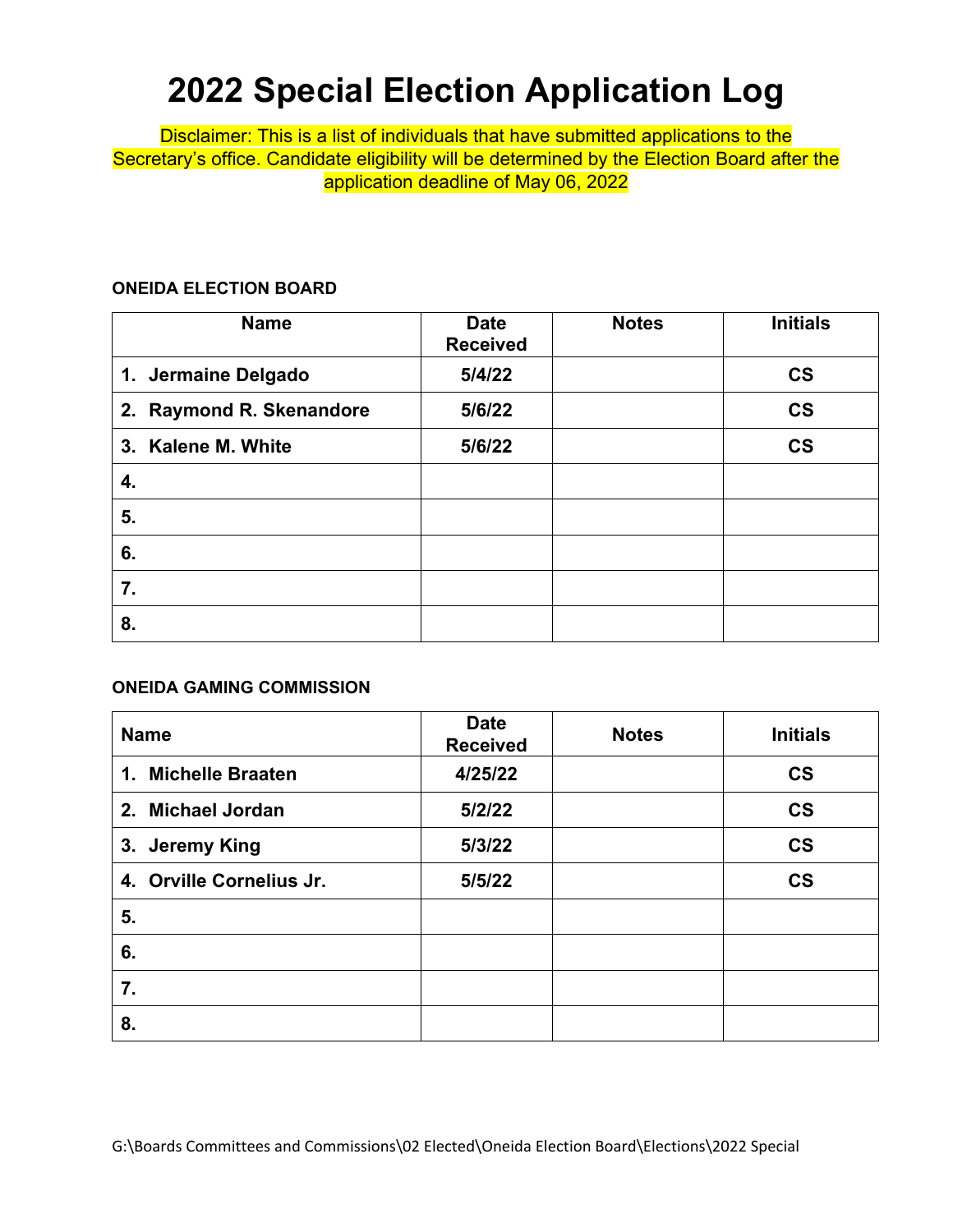## **ONEIDA LAND CLAIMS COMMISSION**

| <b>Name</b>  | <b>Date</b><br><b>Received</b> | <b>Notes</b> | <b>Initials</b>          |
|--------------|--------------------------------|--------------|--------------------------|
| 1. Mike King | 5/4/22                         |              | $\mathsf{CS}\phantom{0}$ |
| 2.           |                                |              |                          |
| 3.           |                                |              |                          |
| 4.           |                                |              |                          |
| 5.           |                                |              |                          |

#### **ONEIDA LAND COMMISSION**

| <b>Name</b>         | <b>Date</b><br><b>Received</b> | <b>Notes</b> | <b>Initials</b>          |
|---------------------|--------------------------------|--------------|--------------------------|
| 1. Rebecca Webster  | 5/4/22                         |              | $\mathsf{CS}\phantom{0}$ |
| 2. Jermaine Delgado | 5/4/22                         |              | $\mathsf{CS}\phantom{0}$ |
| 3. Michael King     | 5/4/22                         |              | $\mathsf{CS}\phantom{0}$ |
| 4. Jennifer L. Hill | 5/6/22                         |              | <b>BMP</b>               |
| 5.                  |                                |              |                          |
| 6.                  |                                |              |                          |
| 7.                  |                                |              |                          |
| 8.                  |                                |              |                          |

### **ONEIDA NATION COMMISSION ON AGING**

| <b>Name</b>           | <b>Date</b><br><b>Received</b> | <b>Notes</b> | <b>Initials</b>          |
|-----------------------|--------------------------------|--------------|--------------------------|
| 1. Mary Jane Doxtator | 5/2/22                         |              | $\mathsf{CS}\phantom{0}$ |
| 2. Carole Liggins     | 5/5/22                         |              | $\mathsf{CS}\phantom{0}$ |
| 3.                    |                                |              |                          |
| 4.                    |                                |              |                          |
| 5.                    |                                |              |                          |
| 6.                    |                                |              |                          |
| 7.                    |                                |              |                          |
| 8.                    |                                |              |                          |